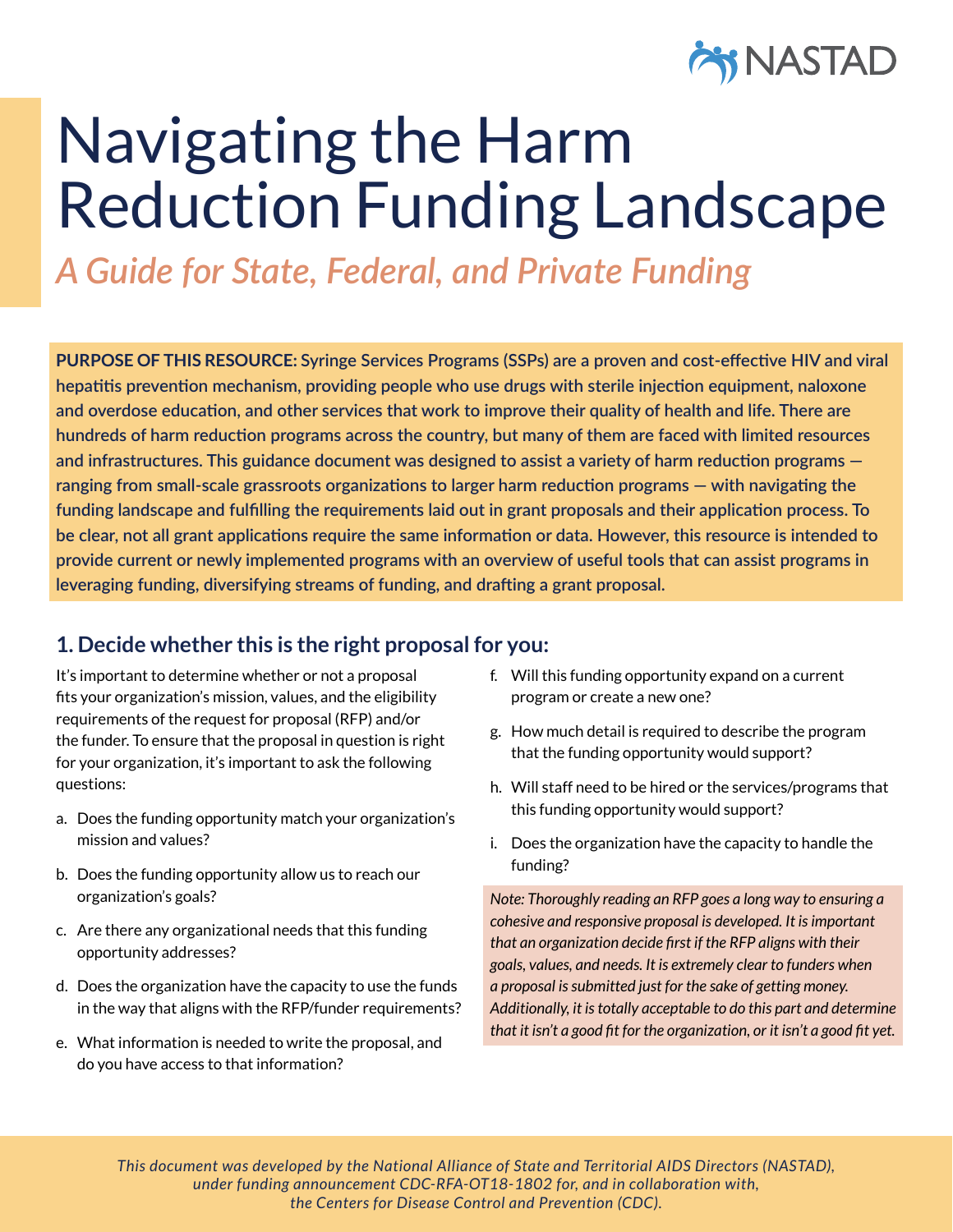- j. Does the organization have the bandwidth to fulfill the funders' reporting requirements?
- k. What will happen when the funding ends?

l. If you determine that this funding opportunity is not a good fit for your organization that is OK! Trying to stretch the resources of your organization in an attempt to secure funding could lead to burnout amongst staff and could also damage your organization's relationship with funders.

# **2. Outline the Purpose of the Proposal:**

The purpose of the proposal outline is to describe all the information that will be helpful in developing a specific response to a funder's application requirements. Bear in mind, there may be more than you need for any one application, but the process of gathering and responding to this outline will prepare your organization to respond to almost any application. The proposal will allow you to state your case to funders as to why they should support the services/scope of work you are seeking to do. In this section it is important for you to express the following:

a. Need for services in the state and/or local area and the underlying factors driving the need for these services/ solutions (depending on the scope/focus of your work).

## **3. Gather Background Data:**

While you may be well-versed in the issues impacting your community, it's important to use a range of credible sources to better illustrate the stakes of the issues identified and how they impact your community/target population. Listed below are a few resources that will you find data on a variety of things that impact people who use drugs including: overdose deaths, service availability, SSP/Good Samaritan laws, HIV/HCV rates, and more:

- a. [HepVu](https://hepvu.org/): HepVu is a resource to assist in finding national/ state data on HCV, opioid/drug use and overdose, and systemic issues such as poverty and income inequality.
- b. [AIDSVu](https://aidsvu.org/): AIDSVu can provide you with national/regional/ state data on HIV/AIDS transmission, its impact on people who use drugs (PWUD), and systemic issues such poverty, lack of access to healthcare, and income inequality.
- c. [Opioid and Health Indicators Database](https://opioid.amfar.org/): amfAR can provide you with state-level information on rates/ number of overdose deaths, state SSP/Good Samaritan
- b. What was the landscape of service provision/practices before your organization was implemented as a harm reduction program.
- c. How you plan on addressing the needs impacting your community.
- d. Express the value of the proposed solutions and the services that your organization is seeking to offer.
- e. Your organization's unique ability to provide services and address the needs of the community.

laws, the number of people impacted by HIV/HCV, systemic issues, and the federal funding that is being provided to the state that could be used to support drug user health.

- d. State/Local Health Department: State and local health departments are resources for gathering data that you can use to write a grant or educate community stakeholders. You can access your state's health department by using this [link](https://www.cdc.gov/publichealthgateway/healthdirectories/healthdepartments.html).
- e. [CDC:](https://www.cdc.gov/drugoverdose/data/index.html) The Centers for Disease Control and Prevention can help provide you with data on overdose deaths, prescribing rates, efficacy of SSPs/MAT, and more.
- f. [NASEN](https://nasen.org/map/): The North American Syringe Exchange Network can also be used to locate and describe SSPs in your region.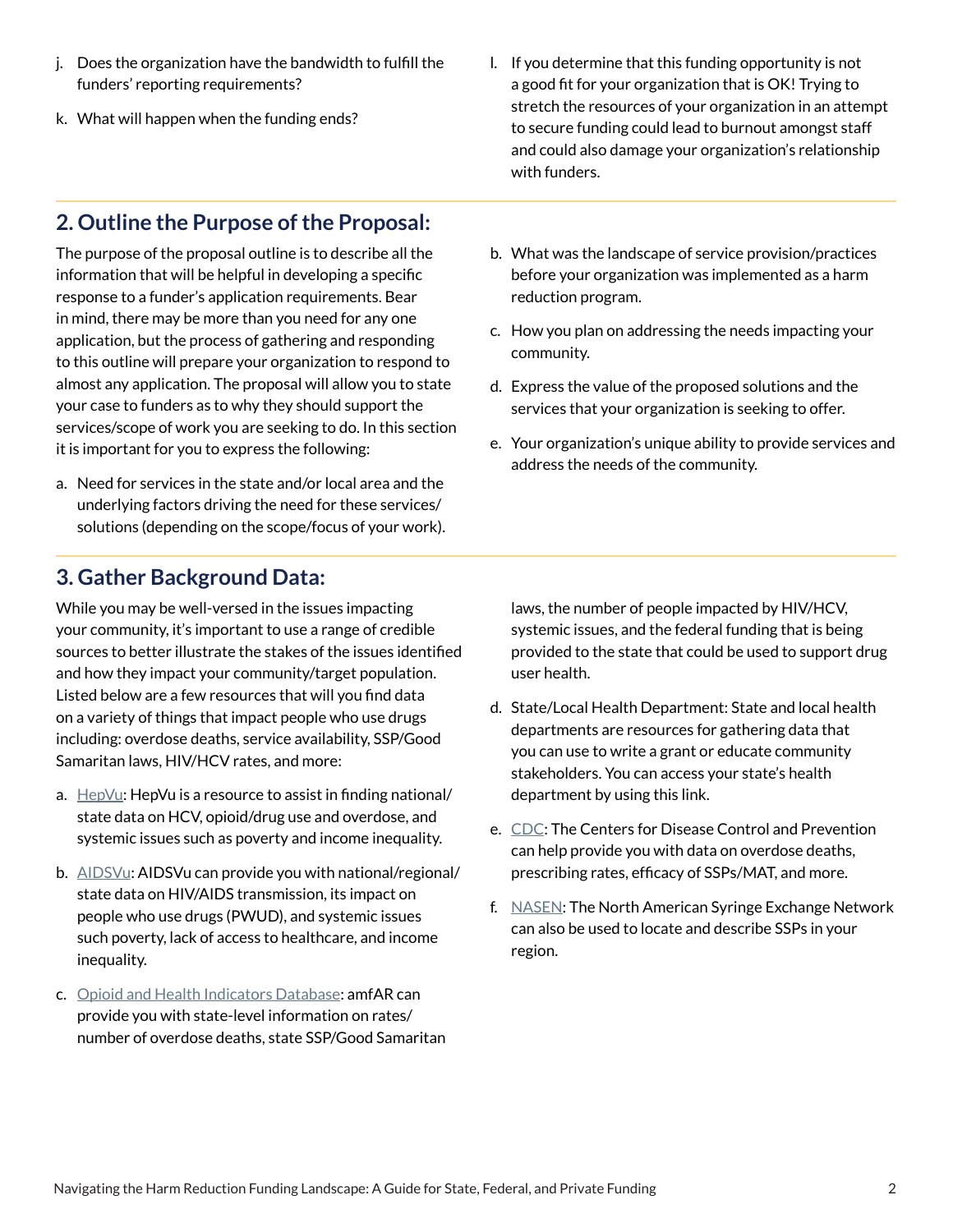# **4. Draft and Submit a Letter of Intent (LOI):**

The purpose of the letter of intent (LOI) is to inform the funder, typically private funders, of the purpose of the project that you are proposing. If the funder accepts your LOI you will then be contacted to submit your proposal. Also, the LOI should address why your organization is best suited to address the outcomes that are laid out in the RFP. Things to think about/include in your LOI:

- a. Details of the project that you are proposing
- b. Rationale for the project (i.e., why does your organization feel that this work is needed)
- c. Letter should be 1-2 pages or the length stated by the funder
- d. WORD COUNT MATTERS: Going over your word count could eliminate you from a pool of applicants. Be sure to adhere to the word count in every section of your application.
- e. Consider the funder's perspective: Keep in mind that funders have the task of reviewing numerous proposals. Because of the time and energy that is expended during the review process, it is important that your proposal is clear, cohesive, and direct. No more and no less than what the RFP has required.

#### [Example of LOI](https://www.umass.edu/cfr/grant-writing/guidelines-letter-intent)

# **5. Cover Letter:**

The cover letter allows your organization to express how your work matches up with the mission and mandate of the funders. If your organization is asked to submit a cover letter it should include the following:

- a. Should be brief (usually 1 page)
- b. Describe the project you are proposing

## **6. Title/Cover Page & Abstract:**

The title page is usually a document/form provided by the funder. The title page usually includes information such as the name of the applicant, contact information, and a brief summary of the project also known as the abstract. A surprising number of applicants skip over basic information. It is critical to include all contact information. Funders will reach out by email/phone with notices of funding or follow-up questions. You do not want to make it difficult for them to find you. Things to think about/include in your organization's title/cover page and abstract:

- a. Title/cover page (Funder may or may not require all the following details)
	- i. Agency name
	- ii. Date
	- iii. Project ID (if provided/relevant to the grant application)
	- iv. Project name
	- v. Fiscal agency
	- vi. Address
	- vii. Phone number/email It's important to include ALL contact information. You never want to make the mistake of making it more difficult for a funder
- c. How that project aligns with the funders mission
- d. Include the contact information (name, email/office number)
- e. Amount you are requesting

#### [Example of Cover Letter](https://www.kurzweiledu.com/files/proof_resources_grant1.pdf)

to find you when responding to your submitted proposal.

- viii. Organization to whom you are submitting the application
- ix. Anticipated term/length of the project
- x. Amount you are requesting
- b. Abstract
	- i. Since the abstract summarizes the details of your project it is usually written after the entire proposal has been drafted.
	- ii. Unless funder specifies the length, abstracts are usually no longer than a page
	- iii. Describe your target population
	- iv. Summarize data that highlights the magnitude or extent of the problem facing your community
	- v. Provide a synopsis of the project objectives including scope of work
	- vi. Briefly discuss the evaluation plan, the expected outcomes, and results of the project
	- vii. Provide the amount requested
	- [Example of Title/cover page and abstract](https://www.kurzweiledu.com/files/proof_resources_grant1.pdf)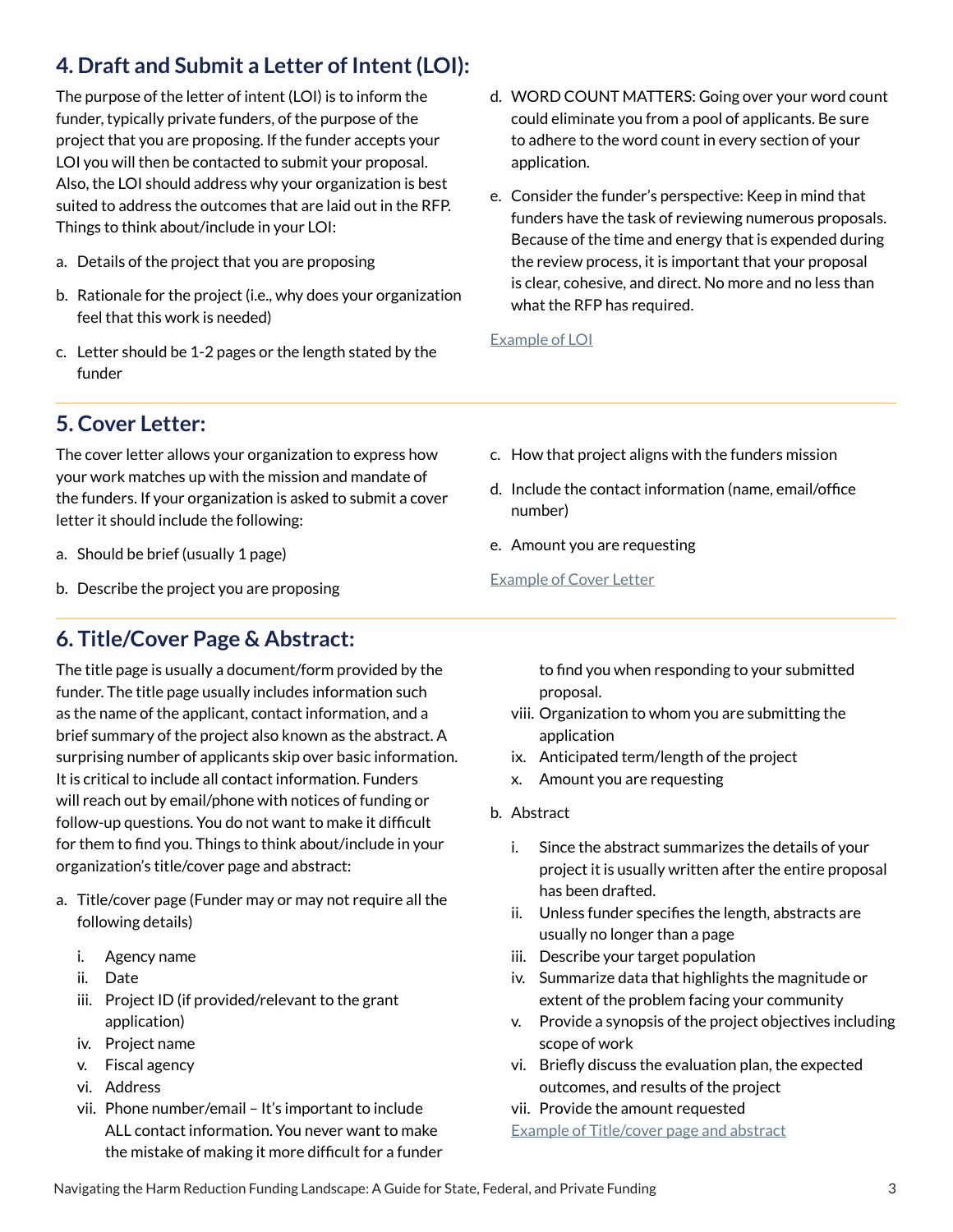*Note: A good way to examine outcomes/results is to identify what a successful project will look like. You may ask yourself the following. Is success measured by:*

- a. *The number of syringes distributed?*
- b. *The number of HIV/HCV test given?*
- c. *The number of participants that are connected to regular health services?*

*Once you have identified what success means, think about what you will measure along the way to demonstrate your success (evaluation metrics).*

#### **7. Statement of Need:**

The need statement is seen by some as the heart of your proposal. This portion of the application should describe the community that you are looking to serve and the issues facing that community. Be sure to adhere to the word count that the funder has set.

## **8. Project Description:**

This section describes the project that you are proposing to funders. It should also include the objectives and activities, not just the needs you seek to address and goals. Funders will usually provide you with the information that they are looking for in this section. Also, the funders may provide a form for this section sometimes known as "Scope of Work."

[Example of statement of need](https://www.kurzweiledu.com/files/proof_resources_grant1.pdf)

*Note: Things to be included will vary per RFP/application guidelines and generally things to be included here are:* 

- *a. What issues will your project seek to address?*
- *b. What are the desired outcomes/goals of the project?*
	- *i. What objectives and activities will your funding support to achieve the goals of this project?*
- *c. What exactly will you be doing with the funding that will support completion of the stated goals?*
- *d. How will your project address the needs of your target population?*

*[Example of project description](https://www.kurzweiledu.com/files/proof_resources_grant1.pdf)*

#### **9. Evaluation Plan:**

This section of the proposal is used to describe how a program will measure the success of the project. If the funder has not given you specific things to include in the evaluation plan, the following list is general information that should be included:

- a. State the evaluation goals
- b. Describe how you plan on evaluating your project/ program
- c. Identify what you will measure
- d. Describe the data collection plan
	- i. The type of data that is being collected
- ii. Source of the data
- iii. Data collection procedures
- iv. Timetable of evaluation plan
- v. Protection of participants and data and cultural relevancy (i.e., how will you protect the data that you are providing to participants)
- vi. Description of staffing and management plans for the evaluation (i.e., describe the role of staff/ management in the evaluation process)
- vii. Description of reporting procedures
- viii. Proposed budget

[More on how to write an evaluation plan](https://www.kurzweiledu.com/files/proof_resources_grant1.pdf)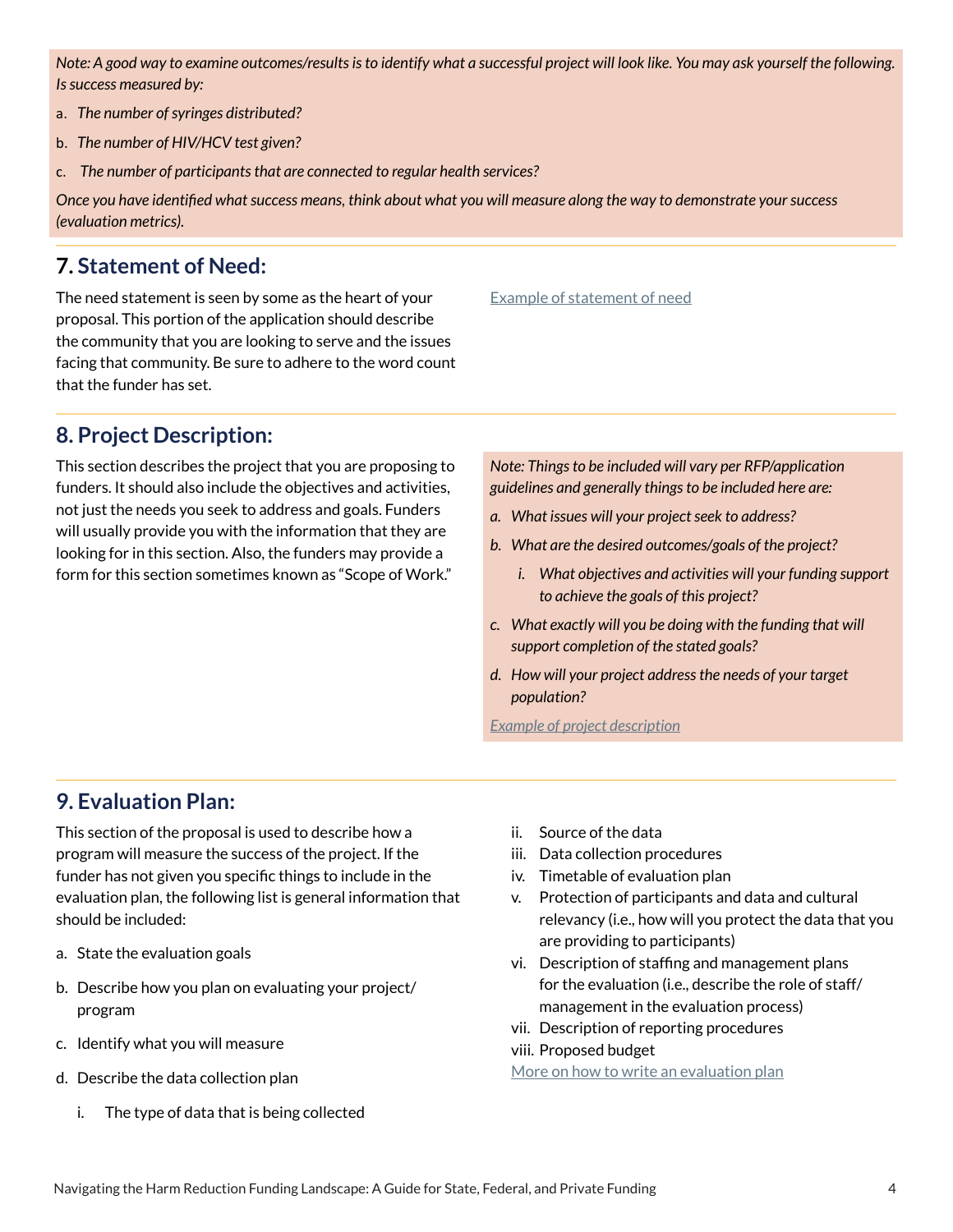# **10. Project Timeline:**

Usually funders will request to see a timeline that lays out the estimated times that certain phases of the project will be completed. Timelines can be created on Microsoft Word or Excel. Be sure to check with your grant officer to be sure that you are presenting your timeline in a format that

# **11. Scope of Work (SOW):**

Many funders/agencies may require your organization to submit what is known as a Scope of Work document. This document allows funders to gain an idea of the goals, activities, timeline, and the personnel that will be responsible for completing work that is a part of a contract or sub-contract. Additionally, federal and state funding applications may require a work plan which in some ways is different than the scope of work. The example listed below

is approved by the funders. Listed below are examples of different styles of timelines that can be used:

[Gantt Chart template](https://templates.office.com/en-us/simple-gantt-chart-tm16400962)

[Other timeline examples/templates](https://ed.sc.gov/finance/grants/scde-grants-program/program-planning-tools-templates-and-samples/timeline-templates/)

is used by a Health Resource and Services Administration for Community Health Centers. While this resource likely includes more detail than what is usually required it can provide you with an idea/template for drafting a more detailed work plan.

#### [Template for SOW](https://formswift.com/scope-of-work)

[Template for Workplan](https://documentcloud.adobe.com/link/review?uri=urn:aaid:scds:US:cc863c02-9fd2-4afd-8c67-c0391585aeeb)

# **12. Budget Request & Budget Justification:**

The purpose of this section is to include a detailed estimate of the cost of the project and the justification for funding the various components of the project. This can be the most challenging part for many organizations. Your project budget should match exactly your project description. Funders may provide a document for budget request/ justification or they may state a specific way in which they want applicants to submit this information (i.e., in an Excel spreadsheet, Word doc, etc.). Be sure to make sure that the expenses that you have laid out in the budget justification section can be funded by the RFP. Including expenses that cannot be covered could lead funders to believe that you haven't take the time to thoroughly read the RFP.

- a. Things to consider when drafting a project budget
	- i. What are the activities?
	- ii. How will they be funded? Is it staff time? Supplies? Transportation? Meeting materials?
		- Your budget should tell the same story as your narrative description
		- Will the award amount cover entire costs of proposed project?
		- If not, where will the necessary funds come from?
		- Are these secured? If not, how will the project be modified if you don't receive all necessary funds?
- b. Budget Templates

[Examples/templates of line-item budget](https://archstone.org/how-we-work/for-grantseekers/full-proposal-requirements/line-item-budget-templates)

## **13. Diversity in Funding:**

Federal restrictions on funding syringe services programs coupled with the level of support that your organization may or may not receive from local and/or state stakeholders can make it difficult to secure funding. A creative way to create sustainable funding for your program is to utilize an array of funding sources that can help benefit your organization. Diversity in funding can also assure the funders that your organization has strong sustainability. Since the priorities of funders can shift, it's important to not rely on one source of funding. An example of a harm reduction organization that

has utilized diversity in funding for sustainability is listed below:

a. [The Homeless Youth Alliance \(HYA\)](https://www.homelessyouthalliance.org/) – serving as the only grassroots harm reduction coalition designed by and for underserved youth experiencing homelessness in San Francisco – HYA used diverse and innovative funding streams including foundations, donations, local government, and grants for violence prevention, food insecurity and creative arts to sustain their program.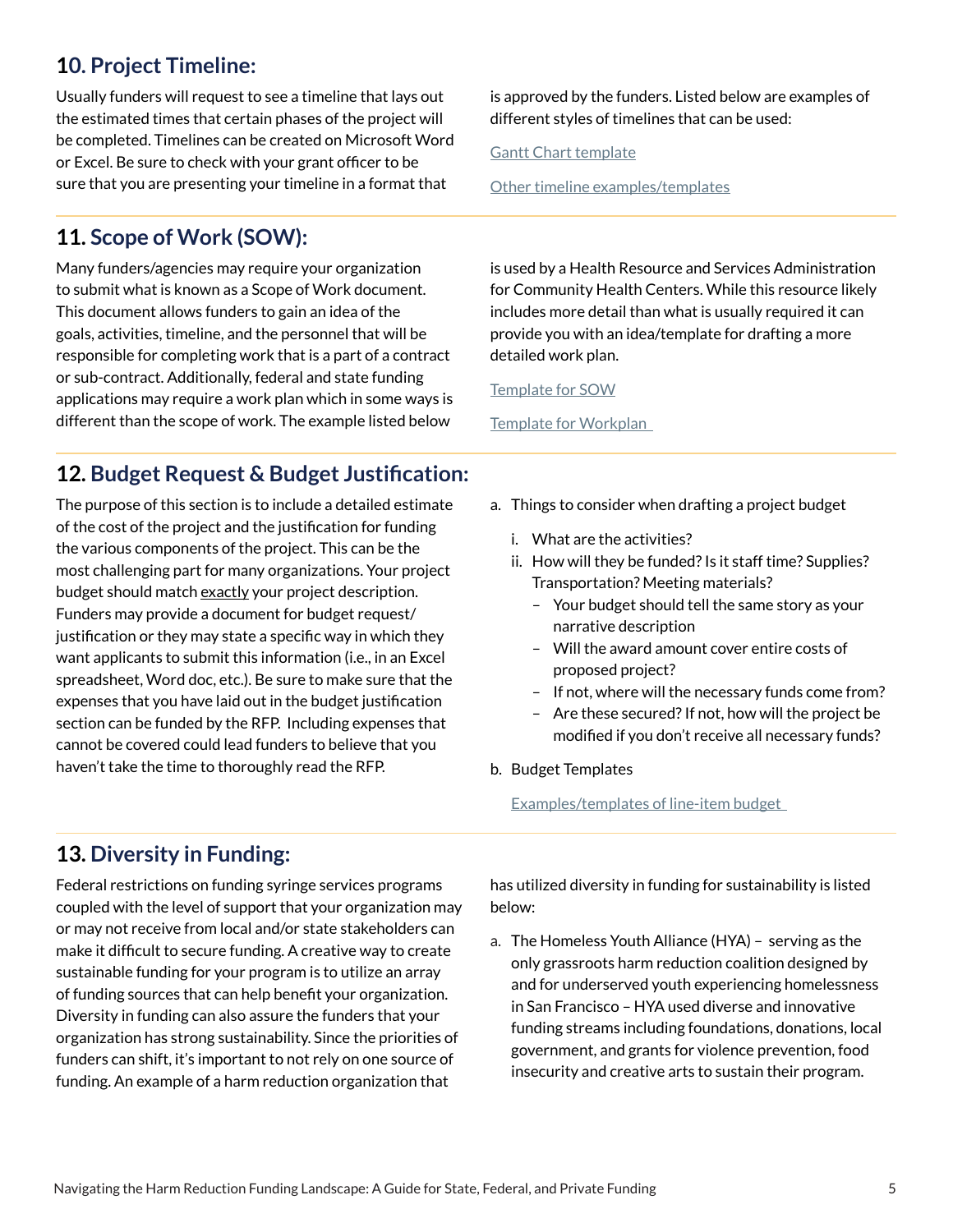# **14. Applicant Capability:**

This section of the proposal should accomplish two important goals. First, a capability statement should describe your organization's characteristics and track record. Second, this statement should help your funder understand why the characteristics that are unique to your organization make it particularly qualified to receive funding for a specific project/services. This section will usually include information on the following:

- a. History of organization
- b. Description of successful projects/services of the organization
- c. Organizational resources
- d. Community recognition and support
- e. Interagency collaboration and linkages
- f. Agency strengths

## **15. Letters of Support:**

It is important to determine early in the process if you are required to submit letters of support. Often, funders will request letters of support to gain an idea of whether or not other organizations support the work/program that your organization is seeking to offer. To ensure that you are not scrambling for letters of support at the last minute, it is important that you reach out to organizations for letters of support EARLY. Providing supporters with an adequate amount of time can help your organization secure strong letters of support. These letters are to be included in the proposal package that will be submitted to funders. Unless told otherwise by funders, letters of support may come from any of the following:

# **16. Memorandum of Understanding (MOU):**

If your proposal involves agreements between two or more agencies, funders may ask you to submit a memorandum of understanding from each organization involved in the agreement. The purpose of this document is to outline for the funders what each organization will be doing and how they will contribute to the work of the project.

- g. Agency staffing
- h. Board of Directors
- i. Awards that the agency has received
- j. Organization chart

*Note: This section is where you'll want to provide specifics about your staffing plan – the number of staff you'll bring to the project, full, part-time, voluntary staff, where you expect they will be located. If they are individuals who are already in mind, on your team, describe in brief bios their experience, working with culturally and linguistically diverse communities. If you are planning to bring staff on board, provide very brief job descriptions for candidate qualifications you will seek, and your expectation to bring them on board quickly.* 

- a. Program recipients
- b. Community leaders
- c. Other community organizations that work with similar populations
- d. Health departments (state and local)
- e. Agencies
- f. Schools
- g. Religious organizations

[Example of memorandum of understanding](https://www.acf.hhs.gov/sites/default/files/fysb/mou_508.pdf)